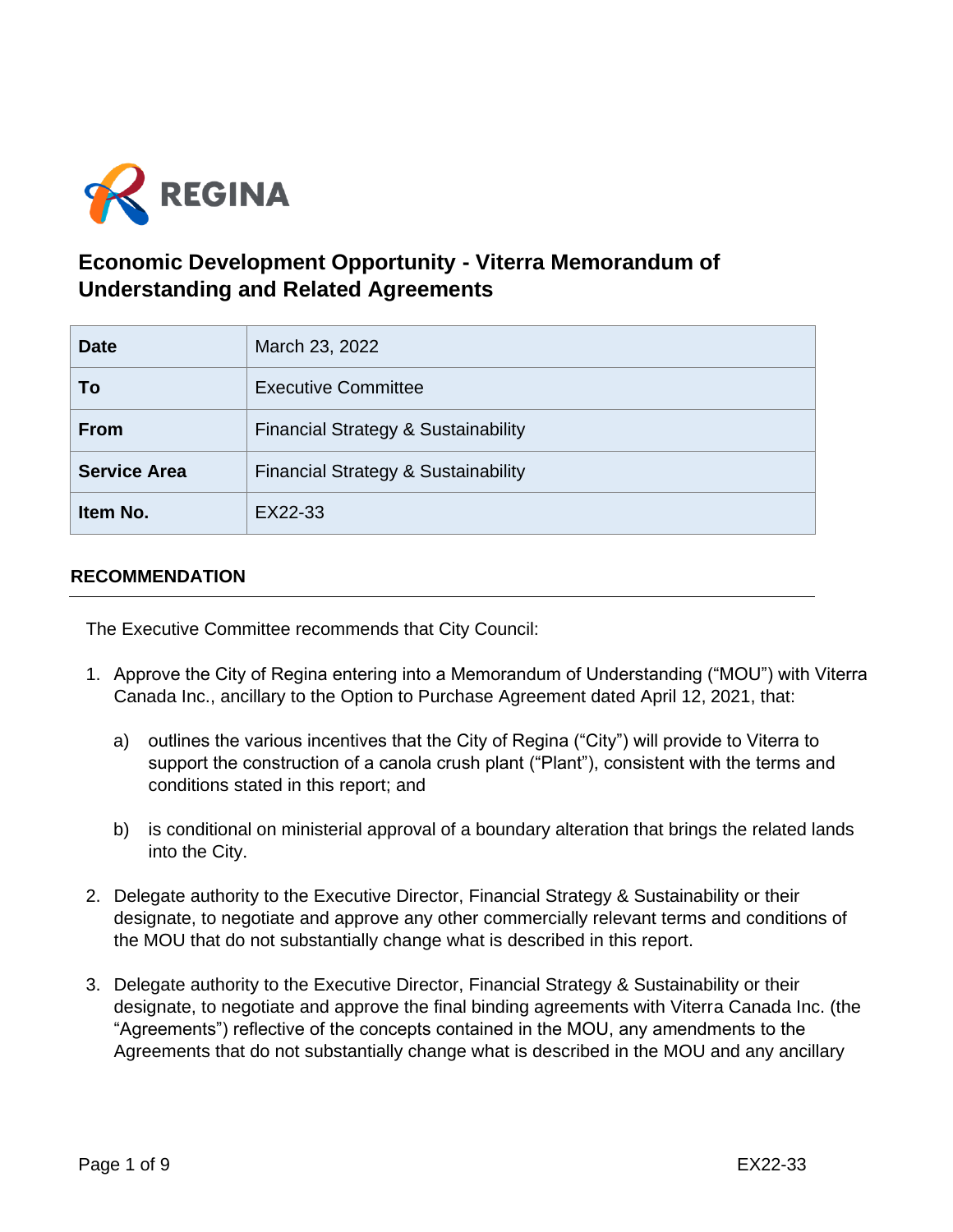agreements or documents required to give effect to the Agreements. The authority delegated by this section excludes the approval of any tax exemption agreement which must be approved by City Council.

- 4. Approve the transfer of up to \$12.6 million from the Land Development Reserve to fund the costs of providing water and wastewater infrastructure, paying development charges, and acquiring land for rail, water and wastewater infrastructure as described in this report.
- 5. Approve the transfer of \$6.0 million from the Asset Revitalization Reserve to fund the costs of investments in rail line development as described in this report.
- 6. Delegate authority to the Executive Director, Financial Strategy & Sustainability to approve an extension to the Option Term provided for in the Option to Purchase Agreement between the City and Viterra dated April 12, 2021 as, in his discretion, is reasonably necessary as long as Viterra is diligently pursuing its due diligence of the related development proposal.
- 7. Authorize the Executive Director, Financial Strategy & Sustainability to negotiate and approve agreements for the acquisition of land or easement rights, as required, in connection with undertaking the infrastructure investments (rail and utilities) as described in this report (the "Land Agreements"), and any ancillary agreements or documents required to give effect to the Land Agreements, provided such acquisition is at or below fair market value.
- 8. Authorize the City Clerk to execute the MOU, the Agreements and the Land Agreements after review and approval by the City Solicitor.
- 9. Approve these recommendations at its meeting on March 30, 2022.

# **ISSUE**

Viterra Canada Inc. ("Viterra") and the City of Regina ("City") have entered into a land purchase option agreement for the purpose of building a canola crush plant ("Plant") north of the City. The Plant as proposed will be one of the largest canola crush plants in the world. The development would represent a significant investment in the City and contribute to Regina's agriculture and agrifood industry. Beyond the economic impact of the Plant, this development would serve as a catalyst for further economic growth in protein extraction, renewable fuel, and other complimentary industrial development.

Viterra has evaluated the economic competitiveness of multiple geographic locations for the Plant and has selected Regina as its preferred site. Viterra continues its due diligence process with the expectation the Viterra Board will make a final investment decision in the near future. To achieve its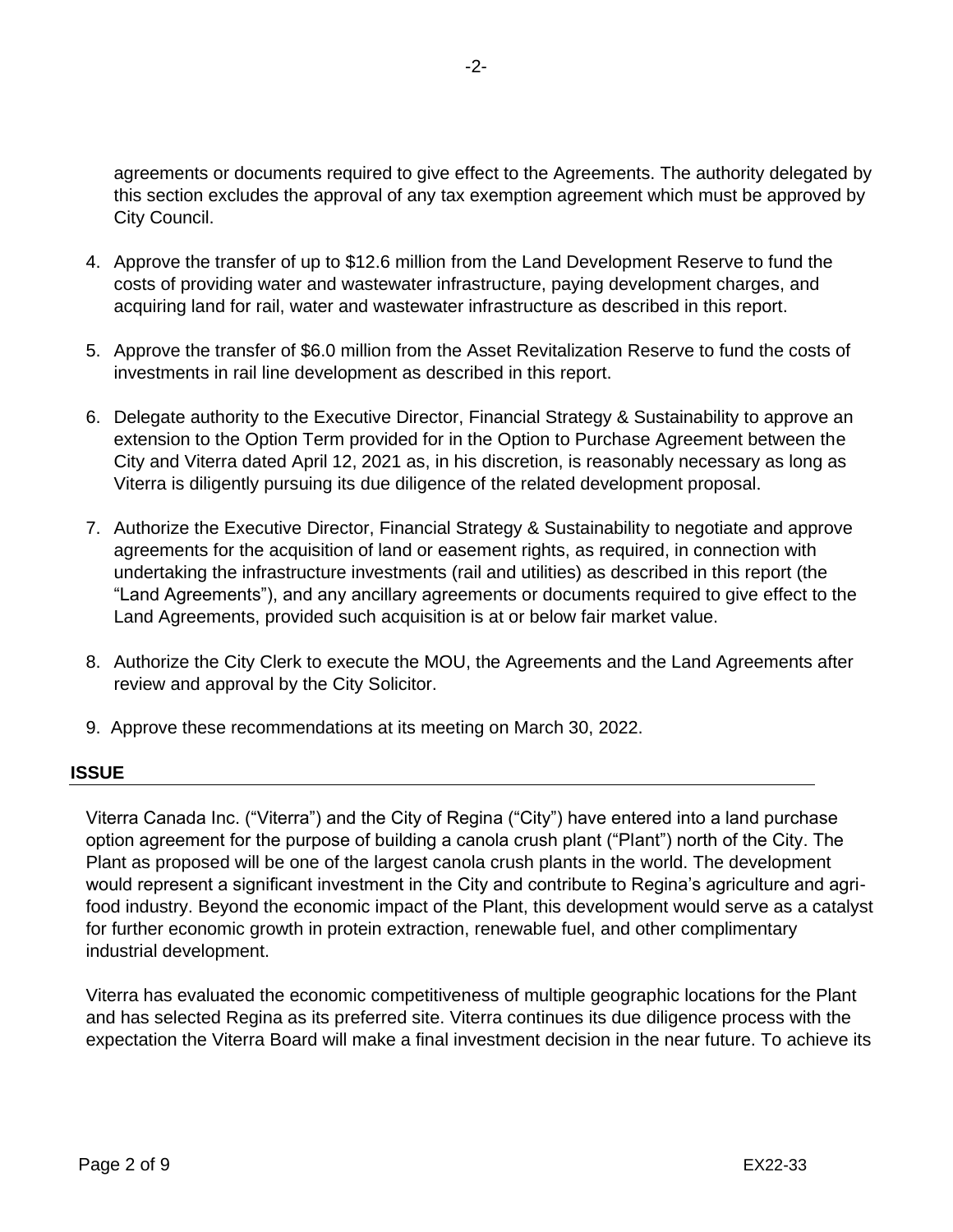desired 2024 plant commissioning, site preparation work must begin in spring/summer of 2022. Providing certain incentives is required to make Regina competitive with other jurisdictions in Viterra's site selection process. The incentives relate to the provision of infrastructure for water and wastewater, the provision of a five-year property tax exemption, and the City paying the development charges to develop the area. The City also has an opportunity to invest in rail construction that leverages Viterra's rail investment to reduce the future cost of the City's rail relocation project. The City typically does not provide incentives to attract businesses and therefore significant consideration has been given to the incentives contemplated and their alignment with the Economic Development Regina's 2020-2030 Economic Growth Plan, and the City's priorities relating to Economic Prosperity, Environmental Sustainability and Financial Sustainability.

To provide assurance to its Board, Viterra is seeking to formally secure those incentives through a Memorandum of Understanding (MOU), followed shortly thereafter with formal agreements with the City.

The purpose of this report is to describe and obtain Council's approval of the proposed City commitments.

# **IMPACTS**

## Economic Impact

The proposed Plant and the development of associated agri-businesses is expected to have a transformational impact on the Regina economy. The Plant will create approximately 1,000 construction jobs and 100 permanent jobs upon completion. Pursuant to an economic analysis performed by Economic Development Regina (EDR), the Plant would add approximately \$500 million (or 3 per cent) to the gross domestic product of the Regina region annually and \$1.6 billion in total economic impact in the region. This level of increased economic activity will indirectly support up to 1,500 jobs. EDR estimates the construction phase of the development will bring approximately \$23 million in municipal government revenue (property taxes, fees/charges, electrical surcharge revenue, etc.) related to the economic and job creation impact of the Plant to the Regina region.

Development of the proposed Plant would further establish Regina as an agriculture and agri-food hub. It is expected the Plant would attract complimentary development that is synergistic with the canola crush plant.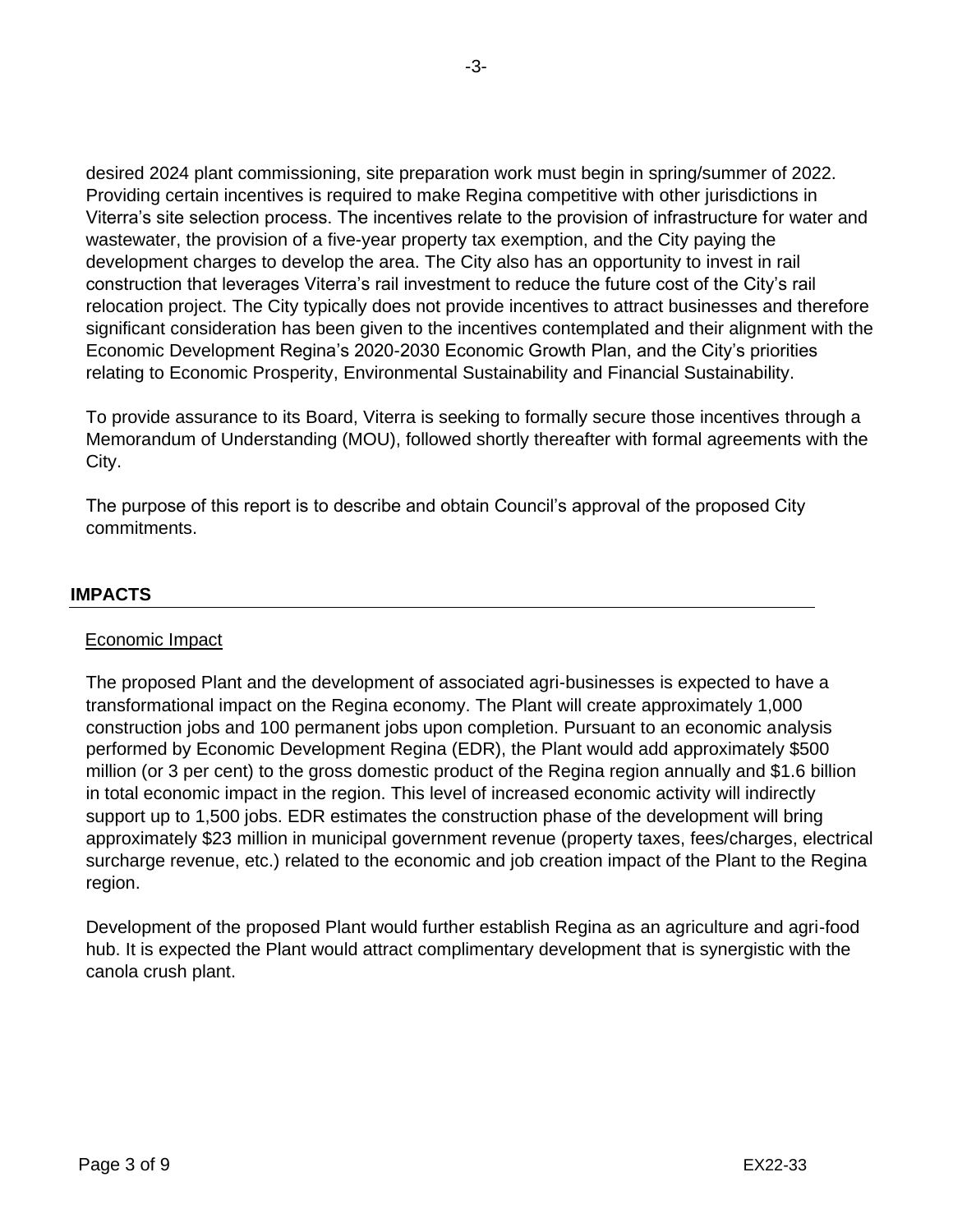# Financial Impact

The following provides a summary of the estimated cost of the incentives being recommended. A detailed description of these incentives is described further in the "Discussion" section of this report.

|                                          | <b>Estimated Cost</b> |
|------------------------------------------|-----------------------|
| Water & Wastewater                       | \$9.3 M               |
| <b>Development Charges</b>               | \$2.0 M               |
| Rail (capped)                            | \$6.0 M               |
| Land Acquisition (rail and water access) | \$1.3 M               |
| Cost of incentives recommended in report | \$18.6 M              |
|                                          |                       |
| Land Option (less than market value)     |                       |
| previously approved by Council           | \$2.3 M               |
| <b>Total incentives</b>                  | \$20.9 M              |

Summary of Incentives and Funding

Pursuant to the above table, Administration is recommending Council approve an investment of approximately \$18.6 million to support and realize the Viterra economic opportunity. The City will pursue opportunities to recover the costs or leverage the investments into future savings (e.g. recovery through future development accessing the water and wastewater infrastructure built, or leverage Viterra's investment in rail as it relates to the Ring Road Rail Relocation project). This investment is in addition to the discounted land purchase price of \$2.3 million previously approved by Council.

The above investments, with the exception of the \$2.3 million related to the land purchase option, are conditional upon a boundary alteration occurring that would bring the subject lands within the City's boundary. The property when developed is expected to generate \$800,000 annually in municipal taxes. Once the proposed five-year tax exemption expires, these taxes would be available to repay the City investments into this economic project. Using a simple payback calculation on the estimated cost of \$20.9 million without forecasting any future increase in property taxes at the Viterra Plant, increases in property value of adjacent City owned lands, reduction in cost to the City for future rail relocation, or recoveries from adjacent land developers benefiting from installation of infrastructure, and ignoring all other economic benefits the Plant is forecasted to bring to Regina, the payback period is approximately 31 years (\$20.9 million/\$800,000/year = 26  $years + 5 years$  tax exemption = 31 years).

Administration proposes to finance the initial investment internally as follows:

• \$9.3 million related to water/wastewater infrastructure to be funded from the Land Development Reserve (LDR), as the City is the land owner putting in infrastructure to ensure the development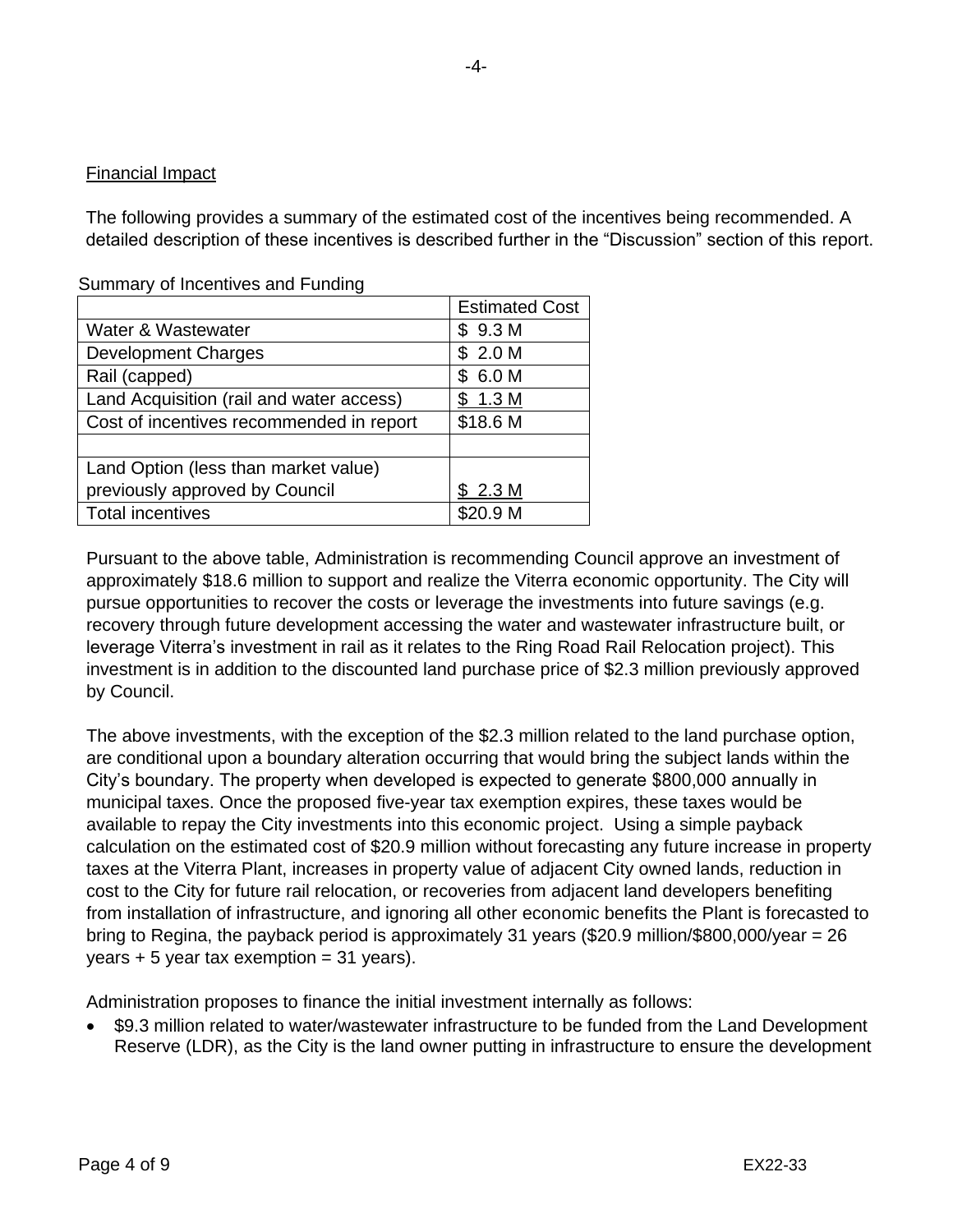of the lands. The LDR would recover a portion of these infrastructure costs from other land owners or developments benefiting from the infrastructure being in place, with any remaining amount repaid from future property taxes generated from the Viterra property.

- \$2 million related to the Development Charges from the LDR as the City is the land owner, with the LDR being repaid through future property taxes generated from the Viterra property.
- \$1.3 million related to land acquisition costs for rail and water servicing purposes be funded from the LDR as the City is the land owner, with the LDR being repaid through future property taxes generated from the Viterra property.
- \$6 million related to rail from the Asset Revitalization Reserve (ARR), with the ARR being repaid through future property taxes generated from the Viterra property.
- The previously approved sale of land at \$2.3 million less than market value, which decreases land sale proceeds into the LDR, will be repaid through future property taxes.

As the above investments, with exception of rail, are intended to advance the economic development activity on lands owned by the City, and the City is the owner of those lands and additional surrounding lands, it is recommended funding needed to advance that work be funded from the LDR. While the LDR currently has a negative balance of approximately \$18 million related primarily to funding of the Towns and Yards developments, should the land purchase option agreements be exercised by Viterra and FCL, the LDR will receive approximately \$9.4 million from the sale of the lands. Further, as proposed above, the LDR will be reimbursed for these investments either from the recovery of costs from other land developments that access the infrastructure to be built, or future Viterra property taxes. While the LDR is in a negative position, the City has sufficient cash reserves (or positive cash flow) in excess of \$400 million allowing the City to fund these investments from internal funds knowing any net investment will eventually be repaid through future Viterra property taxes.

With respect to the rail investment, Administration recommends funding be drawn from the ARR, as the investment ties to an infrastructure investment related to the Ring Road Rail Relocation project. The asset revitalization reserve is intended to have an uncommitted balance of approximately \$9.6 million at the end of 2022. It is proposed that the ARR be repaid from this investment from future Viterra property taxes. Although the City has previously forecasted using funding from the Asset Revitalization Reserve to fund part of an Indoor Aquatics Centre in the coming years, there is a current pressing need to advance this economic development project and gain synergies in rail location aligning with the City's future Ring Road Rail Relocation project. A reduction in the ARR reserve balance will require Administration to re-strategize funding for future commitments related to the Indoor Aquatics Centre.

While not directly related to this report, the City will have to expand the capacity of the wastewater treatment facility at an estimated cost of \$76 million to accommodate several significant economic growth projects including the Viterra and FCL projects, as well as general City growth. A report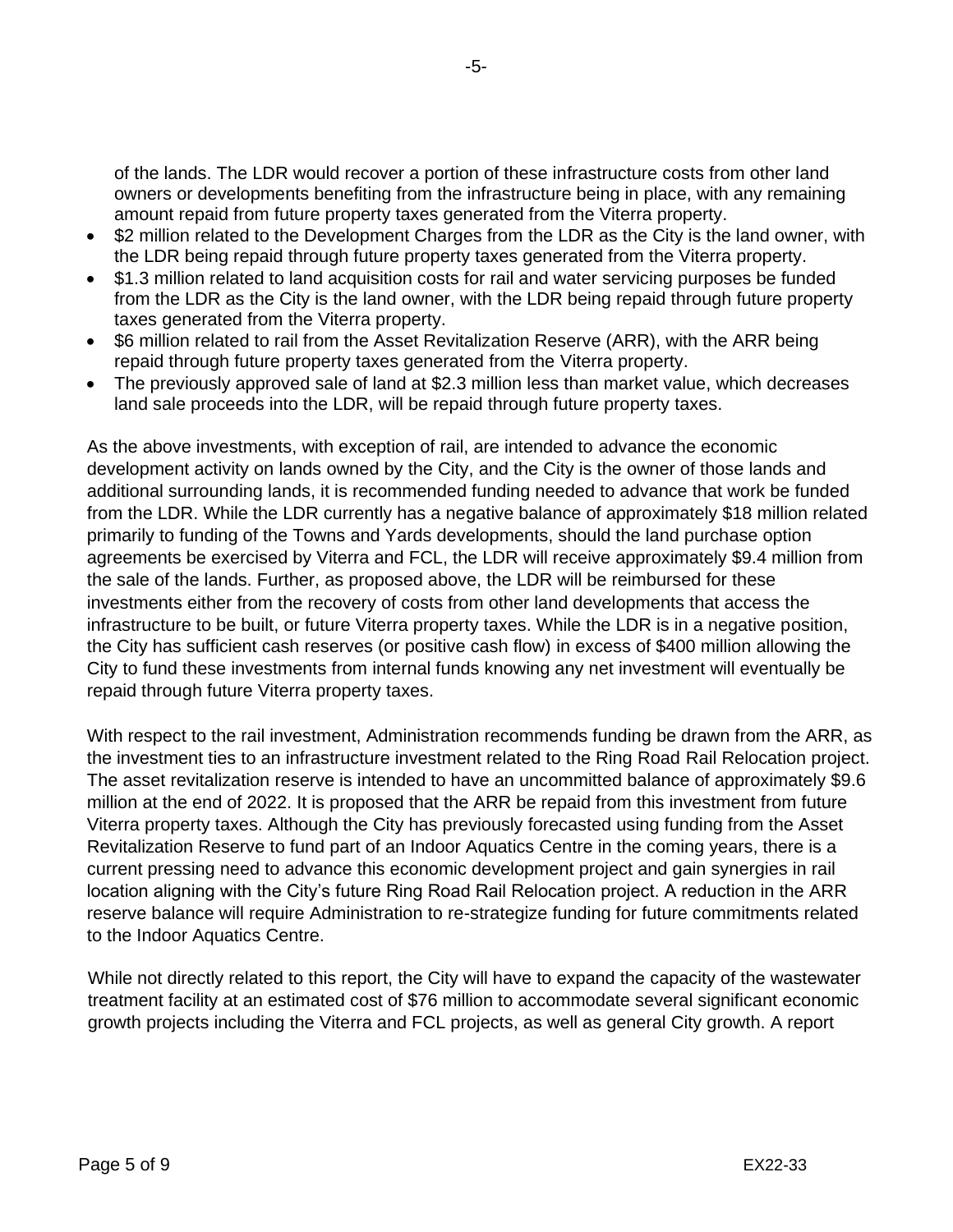regarding this matter will be brought forward for Council consideration in the future upon completion of further analysis by Administration.

## **OTHER OPTIONS**

None with respect to this report.

## **COMMUNICATIONS**

None with respect to this report.

#### **DISCUSSION**

The City and Viterra agreed to a discounted land sale price during the negotiation of the land purchase option agreement. For the City to be competitive with other jurisdictions and for Viterra to move forward with development of the Plant, Administration recommends entering into a MOU and related agreements to make the following investments:

#### Act as Land Developer

- The City, as the majority landowner of lands in the northeast, will extend water and wastewater services to the general area and specifically to the West property line of the Viterra site at an estimated cost of \$9.3 million. Extending services to the general area will also increase the value of adjacent City owned lands in the northeast, as well as City owned lands in Hawkstone. Extending the services will eliminate a major barrier to development and make the area "development-ready" for other industrial and commercial businesses requiring City services.
- Potable water service is available through a connection to the Kensington Greens subdivision. This connection is estimated to cost approximately \$2.8 million. The rate/pricing structure for the water supply shall be at standard City rates in accordance with *The Regina Water Bylaw*. Should Viterra arrange provision of potable water service from another source (e.g., RM of Sherwood), the City will not have any obligation for providing potable water service.
- Wastewater service for the project can be provided via a sanitary main that runs under Highway 6 and ends just west of Kensington Greens. Initial modelling indicates that the City can support the wastewater volume. The estimated cost to extend existing infrastructure to the site is approximately \$6.5 million. Viterra will be required to install a water and/or effluent meter in accordance with section 111 of the *The Wastewater and Storm Water Bylaw, 2016*, and enter into a pre-treatment plan agreement with the City, if required by the City, in accordance with section 32 of *The Wastewater and Storm Water Bylaw, 2016*. The rate/pricing structure for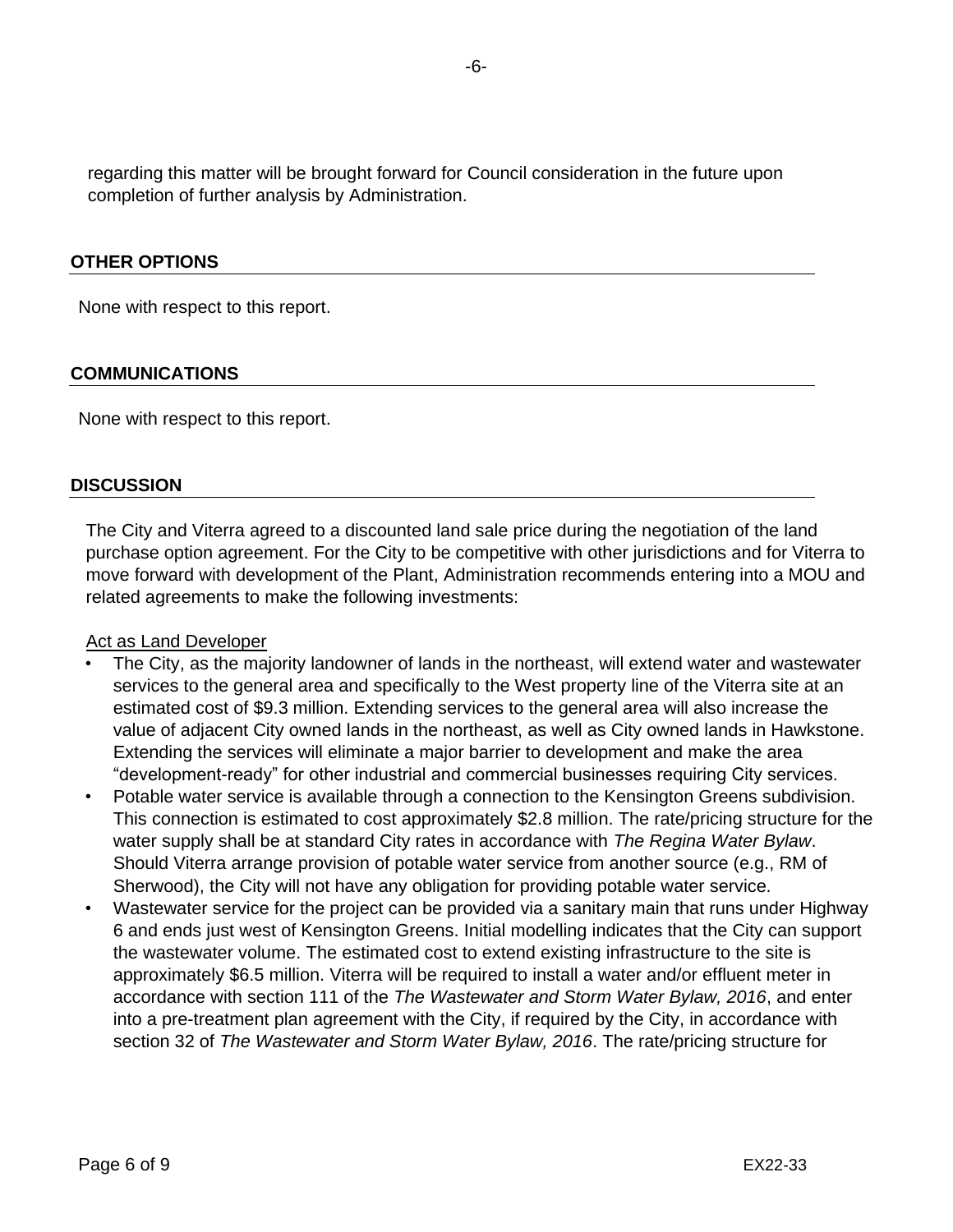water and wastewater service will be consistent with *The Wastewater and Storm Water Bylaw, 2016.*

- Administration anticipates partial recovery of these servicing costs through the increased sale price of adjacent City owned lands, and through an area specific SAF rate or agreements similar to endeavor to assist registrations on adjacent non-City owned lands benefitting from the infrastructure investment.
- The Plant site is subject to development charges in accordance with the City's *Development Levy Bylaw, 2011* and Development Charges Policy. Development charges for the property have been calculated at \$102,000 per hectare on the land that would be occupied by the proposed Plant or approximately \$2 million. As the land developer, in order to make this site competitive with other locations Viterra has indicated it was considering, the City will pay the development charges and not pass these fees onto Viterra.

# Property Tax Exemption

The City to provide conditional support for a five-year property tax exemption to Viterra for the years 2025-2029, to be commensurate with the completion of the construction and the commencement of operation of the facility, with a specific tax exemption agreement to come forward to a future City Council meeting for approval. Property taxes are estimated to be at least \$1.4 million annually (municipal portion is estimated at \$800,000). Once the five-year tax exemption period expires, the City would receive approximately \$800,000 in municipal property taxes annually from the property. The City will apply on Viterra's behalf requesting the Province provide a similar exemption of the education portion of the property taxes.

## Leverage Viterra Rail Investment

- The City should invest in Viterra's construction of a rail spur line to the Plant to ensure the rail location aligns with the future City rail relocation plans, and leverages Viterra building a line that integrates into the City's Rail Relocation project, reducing the overall cost to the City for this section of the relocated CP mainline if and when the relocation project proceeds. Administration proposes the City pay for the length of new rail required to accommodate rail relocation which is in excess of the length required for Viterra to otherwise connect their Plant to the existing rail alignment, as well as the incremental cost of building the rail line to a main line standard along that section of rail that shall serve as future main line after City rail relocation. Viterra shall agree to transfer ownership of the main line portion to CP and the southern spur portion to the City as shown in Appendix A – Rail at such time that the City completes the remaining work required in the Rail Relocation project. The City investment is proposed to be capped at \$6 million, in addition to City land to be transferred to Viterra at nominal value upon which the rail line will be built. Viterra shall agree to transfer land for rail back to the City upon request should development of the Plant not proceed consistent with the terms of the land purchase option.
- Until such time as the rail is transferred to CP for its main line relocation, Viterra will own and control the rail and be responsible for its maintenance and operation as a private spur line.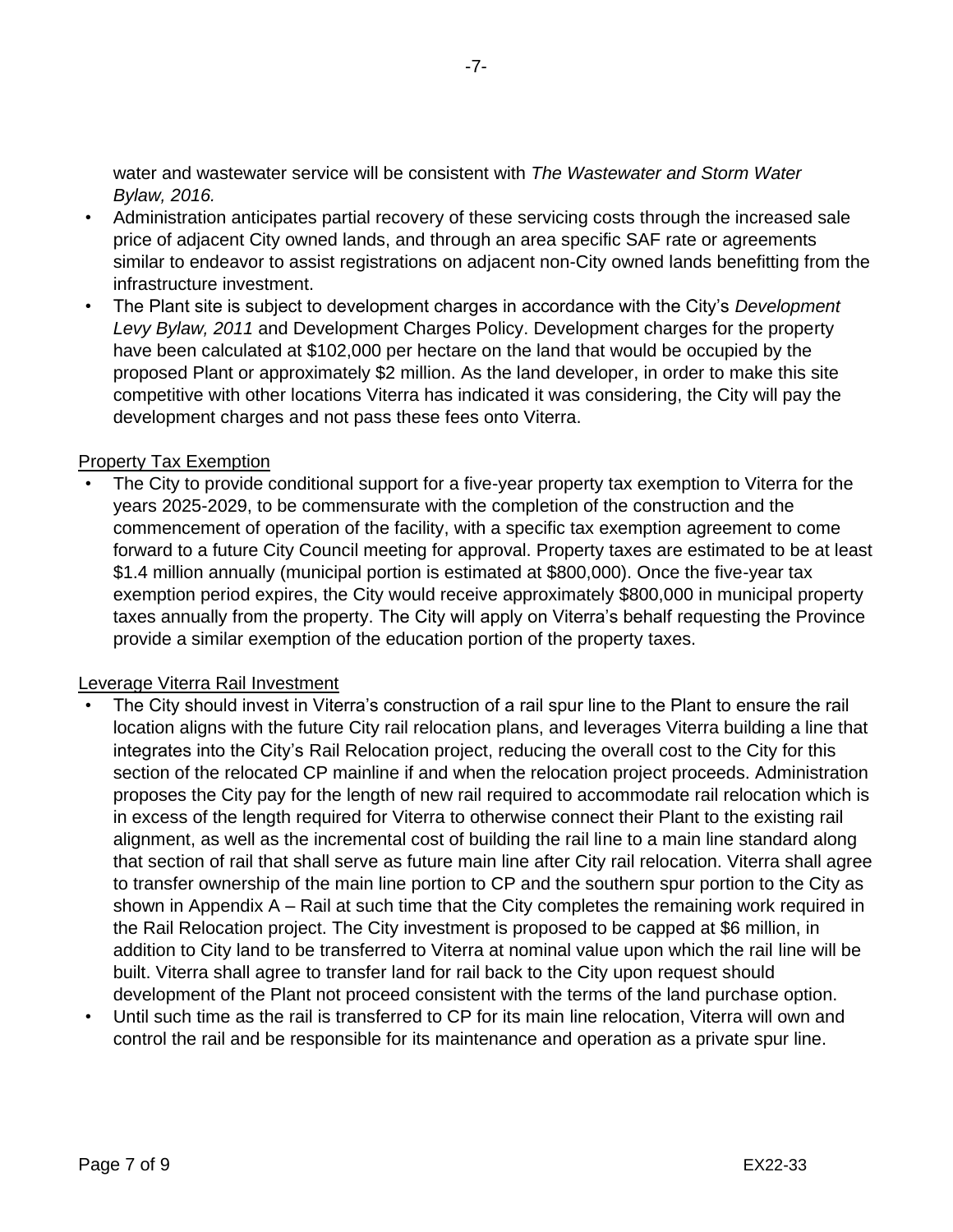- Constructing the rail line on the routing proposed for rail relocation will also keep Viterra rail traffic off the existing rail line adjacent to Kensington Greens and Uplands. Upon completion of rail relocation, the rail lines adjacent to Kensington Greens and Uplands will be removed from service. The importance of the Rail Relocation project will continue to increase as the City grows and traffic volumes for rail and vehicle traffic increase in the northeast.
- The potential savings on rail relocation that the City expects to achieve by leveraging Viterra's investment in rail infrastructure is estimated at approximately \$6 million.

# Land Acquisition (Rail and Water Access)

• In order to align the rail with the City's Rail Relocation project, privately held land will need to be secured by the City as shown in Appendix B. These lands would need to be secured regardless of the Viterra economic development opportunity in order to proceed with the Rail Relocation project. In addition, lands for the required water infrastructure also need to be secured. The total estimated cost of securing these lands is approximately \$1.3 million. The City has secured or is in the process of finalizing land sale agreements for these lands conditional upon future Council approval.

# Negotiate Boundary Alteration

The above investments are conditional on a boundary alteration that brings these and adjacent City owned lands within the City's boundaries. The City is currently pursuing negotiation of a boundary alteration agreement with the RM of Sherwood, which will include additional financial compensation being paid by the City to the RM, in an amount still to be determined.

# **DECISION HISTORY**

•

On April 12, 2021, City Council approved the City to enter into a land purchase option agreement with Viterra (CM21-6).

On March 2, 2022, City Council directed Administration to give public notice of Council's intention to apply for an alteration to the City's boundaries and negotiate a Boundary Alteration Agreement with the RM of Sherwood (CR22-18).